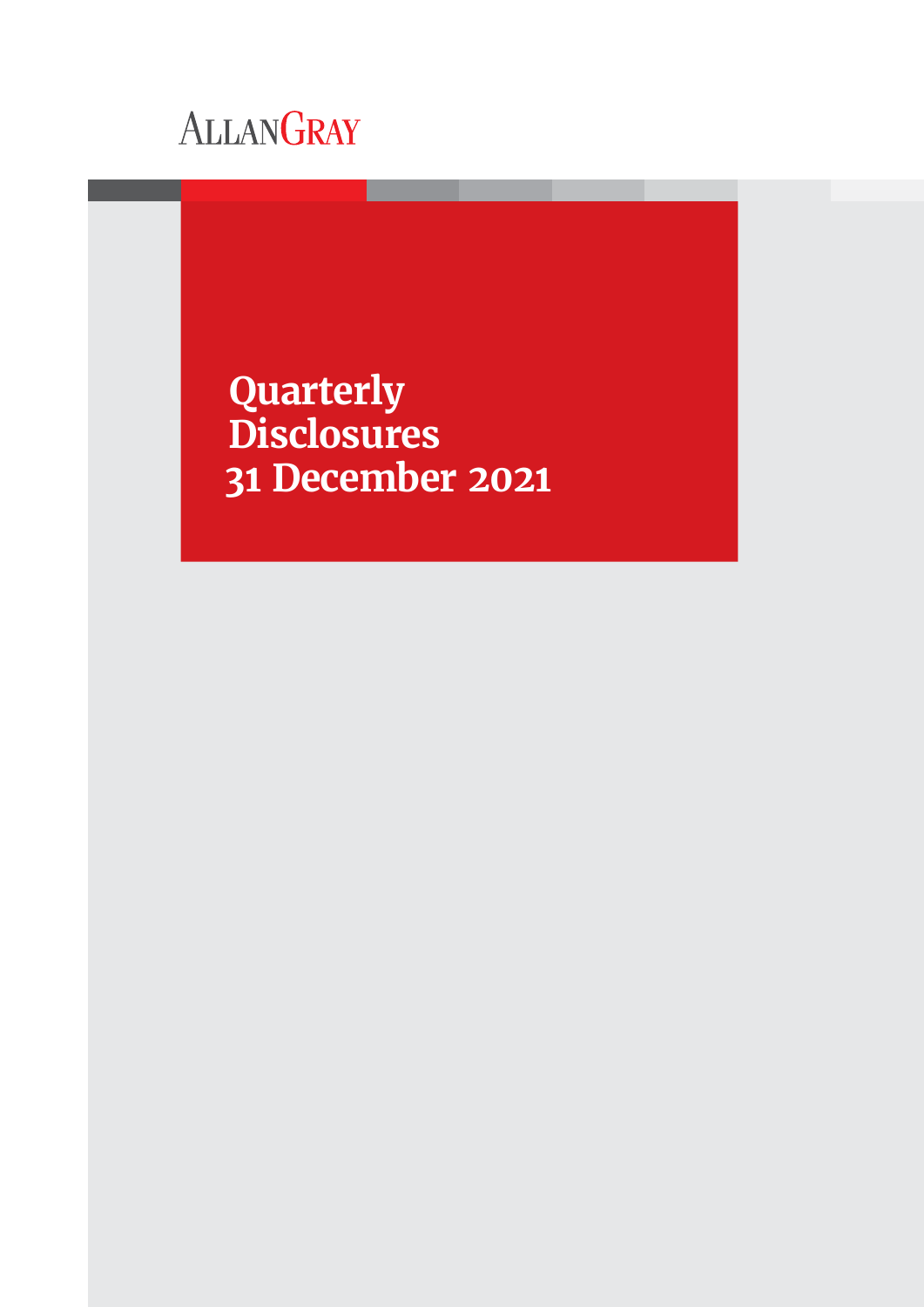#### **as at 31 December 2021**

| <b>Allan Gray Equity Fund</b>                                                                    | <b>Market value (R millions)</b> | % of Fund |
|--------------------------------------------------------------------------------------------------|----------------------------------|-----------|
| <b>South Africa</b>                                                                              | 27 299                           | 69.4      |
| <b>Equities</b>                                                                                  | 26 275                           | 66.8      |
| <b>Resources</b>                                                                                 | 6738                             | 17.1      |
| Glencore                                                                                         | 2 0 0 5                          | 5.1       |
| Sasol                                                                                            | 941                              | 2.4       |
| Sibanye-Stillwater                                                                               | 915                              | 2.3       |
| Impala Platinum                                                                                  | 518                              | 1.3       |
| Northam Platinum Holdings                                                                        | 489                              | 1.2       |
| AngloGold Ashanti                                                                                | 372                              | 0.9       |
| Gold Fields                                                                                      | 347                              | 0.9       |
| Sappi                                                                                            | 331                              | 0.8       |
| Positions individually less than 1% of total JSE-listed securities held by the Fund <sup>1</sup> | 820                              | 2.1       |
| <b>Financials</b>                                                                                | 8 0 7 1                          | 20.5      |
| <b>Standard Bank</b>                                                                             | 1 2 2 8                          | 3.1       |
| Remgro                                                                                           | 1074                             | 2.7       |
| Nedbank                                                                                          | 1029                             | 2.6       |
| FirstRand                                                                                        | 719                              | 1.8       |
| Old Mutual                                                                                       | 699                              | 1.8       |
| Reinet                                                                                           | 636                              | 1.6       |
| Investec                                                                                         | 514                              | 1.3       |
| Ninety One                                                                                       | 374                              | 1.0       |
| Rand Merchant Investment <sup>2</sup>                                                            | 306                              | 0.8       |
| Positions individually less than 1% of total JSE-listed securities held by the Fund1             | 1 4 9 4                          | 3.8       |
| <b>Industrials</b>                                                                               | 11 4 67                          | 29.2      |
| Naspers <sup>2</sup>                                                                             | 2681                             | 6.8       |
| <b>British American Tobacco</b>                                                                  | 2075                             | 5.3       |
| Woolworths                                                                                       | 1 1 2 3                          | 2.9       |
| AB InBev                                                                                         | 1081                             | 2.7       |
| Life Healthcare                                                                                  | 574                              | 1.5       |
| MultiChoice                                                                                      | 375                              | 1.0       |
| Super Group                                                                                      | 372                              | 0.9       |
| <b>KAP Industrial</b>                                                                            | 337                              | 0.9       |
| Positions individually less than 1% of total JSE-listed securities held by the Fund <sup>1</sup> | 2849                             | 7.2       |
| <b>Commodity-linked securities</b>                                                               | 226                              | 0.6       |
| Positions individually less than 1% of total JSE-listed securities held by the Fund <sup>1</sup> | 226                              | 0.6       |
| <b>Bonds</b>                                                                                     | 25                               | 0.1       |
| Positions individually less than 1% of the Fund <sup>1</sup>                                     | 25                               | 0.1       |
| Cash                                                                                             | 773                              | 2.0       |
| <b>African investments</b>                                                                       | 1 200                            | 3.1       |
| <b>Equity funds</b>                                                                              | 1 2 0 0                          | 3.1       |
| Allan Gray Africa ex-SA Equity Fund                                                              | 1 200                            | 3.1       |
| <b>Foreign ex-Africa investments</b>                                                             | 10820                            | 27.5      |
| <b>Equity funds</b>                                                                              | 10751                            | 27.3      |
| Orbis Global Equity Fund                                                                         | 5 3 9 0                          | 13.7      |
| Orbis SICAV International Equity Fund                                                            | 3 0 6 0                          | 7.8       |
| Allan Gray Frontier Markets Equity Fund                                                          | 1 4 0 4                          | 3.6       |
| Orbis SICAV Japan Equity (Yen) Fund                                                              | 481                              | 1.2       |
| Orbis SICAV Emerging Markets Equity Fund                                                         | 415                              | 1.1       |
| Cash                                                                                             | 69                               | 0.2       |
| <b>Totals</b>                                                                                    | 39 319                           | 100.0     |

1. JSE-listed securities include equities, property and commodity-linked instruments.

2. Includes holding in stub certificates or Prosus N.V., if applicable.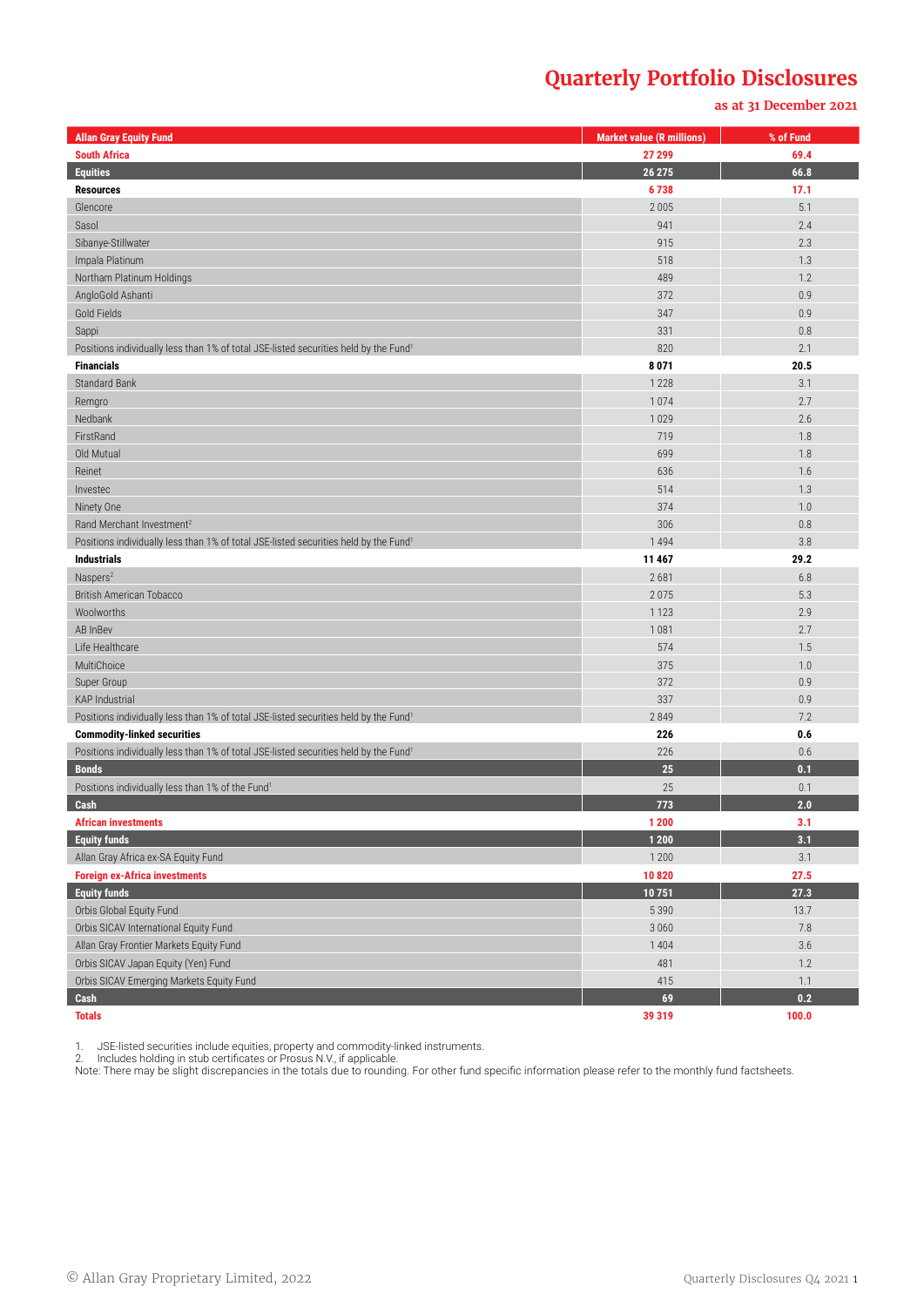**as at 31 December 2021**

| <b>Allan Gray Balanced Fund</b>                                                                            | <b>Market value (R millions)</b> | % of Fund        |
|------------------------------------------------------------------------------------------------------------|----------------------------------|------------------|
| <b>South Africa</b>                                                                                        | 106 580                          | 68.2             |
| <b>Equities</b>                                                                                            | 82 766                           | 53.0             |
| <b>Resources</b>                                                                                           | 22 975                           | 14.7             |
| Glencore                                                                                                   | 7 1 5 8                          | 4.6              |
| Sasol                                                                                                      | 3 2 5 6                          | 2.1              |
| Sibanye-Stillwater                                                                                         | 2861                             | 1.8              |
| AngloGold Ashanti                                                                                          | 1699                             | 1.1              |
| Impala Platinum                                                                                            | 1608                             | 1.0              |
| Northam Platinum<br>Gold Fields                                                                            | 1 3 6 9<br>1 2 4 3               | 0.9<br>0.8       |
| Sappi                                                                                                      | 1 1 8 3                          | 0.8              |
| Positions individually less than 1% of total JSE-listed securities held by the Fund <sup>1</sup>           | 2 5 9 8                          | 1.7              |
| <b>Financials</b>                                                                                          | 24 127                           | 15.4             |
| Nedbank                                                                                                    | 3 4 0 3                          | 2.2              |
| Remgro                                                                                                     | 3 1 9 3                          | 2.0              |
| <b>Standard Bank</b>                                                                                       | 3 1 8 6                          | 2.0              |
| Old Mutual                                                                                                 | 2 3 8 4                          | 1.5              |
| FirstRand                                                                                                  | 2 2 5 3                          | 1.4              |
| Reinet                                                                                                     | 1615                             | 1.0              |
| Investec                                                                                                   | 1 2 0 6                          | 0.8              |
| Ninety One                                                                                                 | 1 1 3 8                          | 0.7              |
| Rand Merchant Investment <sup>2</sup>                                                                      | 976                              | 0.6              |
| Positions individually less than 1% of total JSE-listed securities held by the Fund1<br><b>Industrials</b> | 4774<br>35 657                   | 3.1<br>22.8      |
| Naspers <sup>2</sup>                                                                                       | 8 2 7 4                          | 5.3              |
| <b>British American Tobacco</b>                                                                            | 8 1 2 3                          | 5.2              |
| Woolworths                                                                                                 | 3 6 0 9                          | 2.3              |
| AB InBev                                                                                                   | 3 1 3 6                          | 2.0              |
| Life Healthcare                                                                                            | 1751                             | 1.1              |
| MultiChoice                                                                                                | 1 4 1 2                          | 0.9              |
| <b>KAP Industrial</b>                                                                                      | 926                              | 0.6              |
| Positions individually less than 1% of total JSE-listed securities held by the Fund <sup>1</sup>           | 8 4 2 5                          | 5.4              |
| <b>Other securities</b>                                                                                    | 8                                | 0.0              |
| Positions individually less than 1% of total JSE-listed securities held by the Fund <sup>1</sup>           | 8                                | 0.0              |
| <b>Equity-linked derivatives</b>                                                                           | $-2670$                          | $-1.7$           |
| DCAP Index Fut Mar22<br>TOP40 Index Fut Mar22                                                              | $-1148$<br>$-1522$               | $-0.7$<br>$-1.0$ |
| <b>Net equities</b>                                                                                        | 80096                            | 51.3             |
| <b>Hedged equities</b>                                                                                     | 2670                             | 1.7              |
| <b>Commodity-linked securities</b>                                                                         | 3728                             | 2.4              |
| New Gold Platinum ETF                                                                                      | 1 3 5 5                          | 0.9              |
| Positions individually less than 1% of total JSE-listed securities held by the Fund <sup>1</sup>           | 2 3 7 2                          | 1.5              |
| <b>Bonds</b>                                                                                               | 15 973                           | 10.2             |
| Republic of South Africa                                                                                   | 10 171                           | 6.5              |
| <b>FirstRand Bank</b>                                                                                      | 1616                             | 1.0              |
| Positions individually less than 1% of the Fund                                                            | 4 1 8 5                          | 2.7              |
| <b>Money market</b>                                                                                        | 126                              | 0.1              |
| Positions individually less than 1% of the Fund                                                            | 126                              | 0.1<br>2.6       |
| Cash<br><b>African investments</b>                                                                         | 3 9 8 8<br>6 2 6 1               | 4.0              |
| <b>Bond funds</b>                                                                                          | 3 1 0 6                          | 2.0              |
| Allan Gray Africa Bond Fund (Class B)                                                                      | 3 1 0 6                          | 2.0              |
| <b>Equity funds</b>                                                                                        | 3 1 5 5                          | 2.0              |
| Allan Gray Africa ex-SA Equity Fund                                                                        | 2776                             | 1.8              |
| Allan Gray Africa Equity Fund                                                                              | 380                              | 0.2              |
| <b>Foreign ex-Africa investments</b>                                                                       | 43 329                           | 27.7             |
| <b>Equity funds</b>                                                                                        | 20 4 06                          | 13.1             |
| Allan Gray Frontier Markets Equity Fund                                                                    | 6810                             | 4.4              |
| Orbis Global Equity Fund                                                                                   | 5 0 5 7                          | 3.2              |
| Orbis SICAV International Equity Fund<br>Orbis SICAV Emerging Markets Equity Fund                          | 3816<br>2781                     | 2.4<br>1.8       |
| Orbis SICAV Japan Equity (Yen) Fund                                                                        | 1942                             | 1.2              |
| <b>Absolute return funds</b>                                                                               | 4773                             | 3.1              |
| Orbis Optimal SA Fund (US\$)                                                                               | 3 0 21                           | 1.9              |
| Orbis Optimal SA Fund (Euro)                                                                               | 1752                             | 1.1              |
| <b>Balanced funds</b>                                                                                      | 15 689                           | 10.0             |
| Orbis SICAV Global Balanced Fund                                                                           | 15 689                           | 10.0             |
| <b>Bonds</b>                                                                                               | 1 1 5 8                          | 0.7              |
| Positions individually less than 1% of the Fund                                                            | 1 1 5 8                          | 0.7              |
| Cash                                                                                                       | 1 3 0 3                          | 0.8              |
| <b>Totals</b>                                                                                              | 156 169                          | 100.0            |

1. JSE-listed securities include equities. property and commodity-linked instruments.

2. Includes holding in stub certificates or Prosus N.V., if applicable.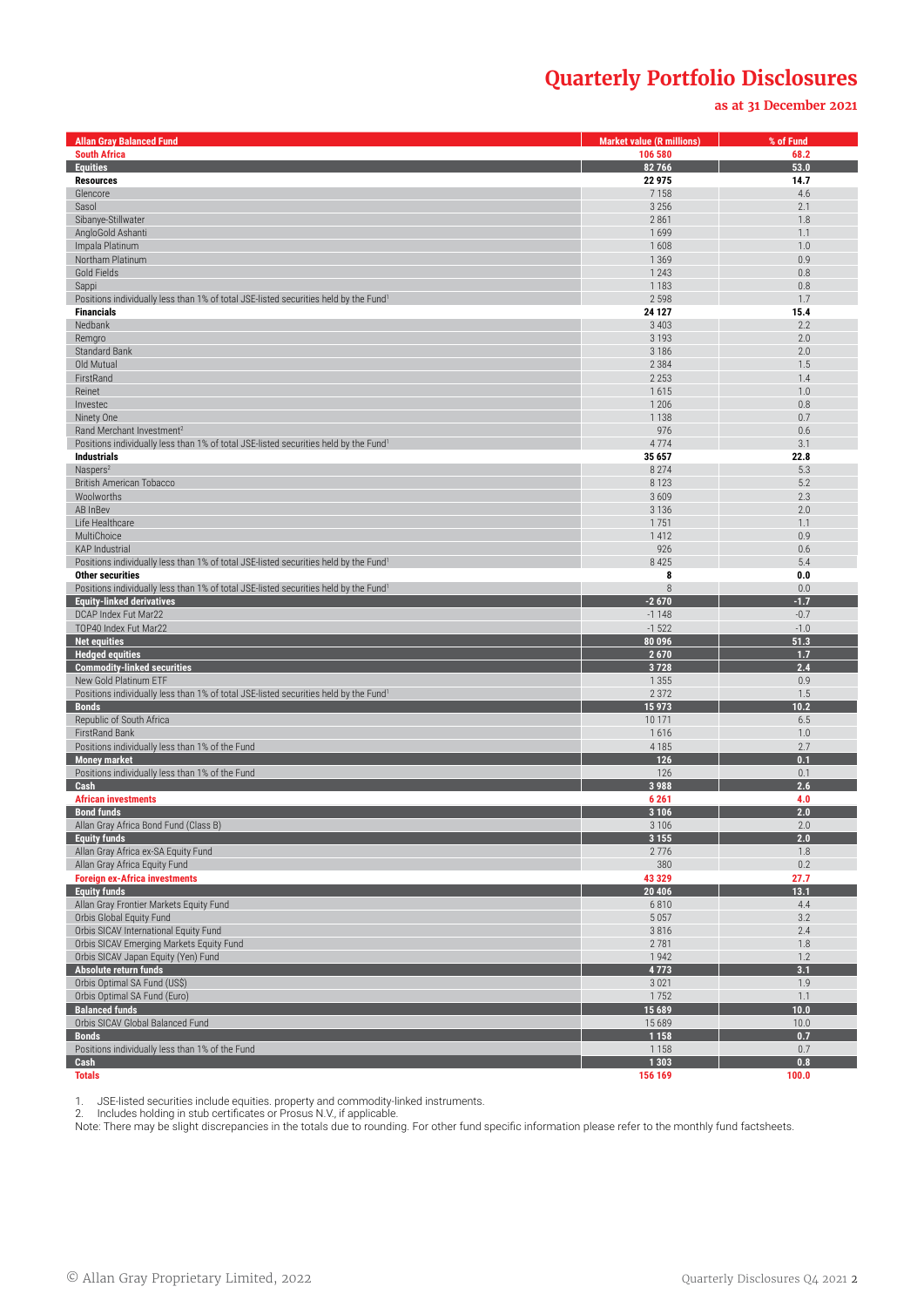#### **as at 31 December 2021**

| <b>Allan Gray Stable Fund</b>                                                                             | <b>Market value (R millions)</b> | % of Fund        |
|-----------------------------------------------------------------------------------------------------------|----------------------------------|------------------|
| <b>South Africa</b>                                                                                       | 32 261                           | 67.5             |
| <b>Equities</b>                                                                                           | 14 3 78                          | 30.1             |
| <b>Resources</b>                                                                                          | 4416                             | 9.2<br>2.4       |
| Glencore<br>Sibanye-Stillwater                                                                            | 1 1 4 9<br>627                   | 1.3              |
| AngloGold Ashanti                                                                                         | 620                              | 1.3              |
| Sasol                                                                                                     | 581                              | 1.2              |
| Sappi                                                                                                     | 333                              | 0.7              |
| Gold Fields                                                                                               | 291                              | 0.6              |
| Impala Platinum<br>Northam Platinum                                                                       | 200<br>180                       | 0.4<br>0.4       |
| Positions individually less than 1% of total JSE-listed securities held by the Fund1                      | 435                              | 0.9              |
| <b>Financials</b>                                                                                         | 3786                             | 7.9              |
| Nedbank                                                                                                   | 685                              | 1.4              |
| <b>Standard Bank</b>                                                                                      | 668                              | 1.4              |
| Remgro<br>Old Mutual                                                                                      | 547<br>282                       | 1.1<br>0.6       |
| Investec                                                                                                  | 198                              | 0.4              |
| FirstRand                                                                                                 | 183                              | 0.4              |
| Fortress Income Fund (A)                                                                                  | 170                              | 0.4              |
| Positions individually less than 1% of total JSE-listed securities held by the Fund<br><b>Industrials</b> | 1 0 5 2<br>6 1 6 9               | 2.2<br>12.9      |
| $N$ aspers <sup>2</sup>                                                                                   | 1044                             | 2.2              |
| <b>British American Tobacco</b>                                                                           | 1 0 3 3                          | 2.2              |
| Woolworths                                                                                                | 567                              | 1.2              |
| MultiChoice                                                                                               | 498                              | 1.0              |
| AB InBev<br>Cashbuild                                                                                     | 475<br>337                       | 1.0<br>0.7       |
| Pick 'n Pay                                                                                               | 237                              | 0.5              |
| Life Healthcare                                                                                           | 207                              | 0.4              |
| <b>AVI Limited</b>                                                                                        | 205                              | 0.4              |
| Pepkor                                                                                                    | 190                              | 0.4              |
| KAP Industrial                                                                                            | 182                              | 0.4              |
| <b>MTN</b><br>Positions individually less than 1% of total JSE-listed securities held by the Fund         | 172<br>1 0 2 1                   | 0.4<br>2.1       |
| <b>Other securities</b>                                                                                   | $\overline{7}$                   | 0.0              |
| Positions individually less than 1% of total JSE-listed securities held by the Fund'                      | $\overline{7}$                   | 0.0              |
| <b>Equity-linked derivatives</b>                                                                          | $-1245$                          | $-2.6$           |
| TOP40 Index Fut Mar22<br>DCAP Index Fut Mar22                                                             | $-174$<br>$-1071$                | $-0.4$<br>$-2.2$ |
| <b>Net equities</b>                                                                                       | 13 133                           | 27.5             |
| <b>Hedged equities</b>                                                                                    | 1 2 4 5                          | 2.6              |
| <b>Commodity-linked securities</b>                                                                        | 1 1 1 3                          | 2.3              |
| New Gold Platinum ETF                                                                                     | 731                              | 1.5              |
| New Gold ETF<br>Positions individually less than 1% of total JSE-listed securities held by the Fund1      | 368<br>14                        | 0.8<br>0.0       |
| <b>Bonds</b>                                                                                              | 15 117                           | 31.6             |
| Republic of South Africa                                                                                  | 8 2 5 4                          | 17.3             |
| FirstRand Bank                                                                                            | 2 8 1 1                          | 5.9              |
| Northam Platinum<br>Nedbank                                                                               | 1011<br>804                      | 2.1<br>1.7       |
| Standard Bank Group                                                                                       | 534                              | 1.1              |
| Positions individually less than 1% of the Fund                                                           | 1703                             | 3.6              |
| <b>Money market</b>                                                                                       | 591                              | 1.2              |
| Positions individually less than 1% of the Fund<br>Cash                                                   | 591<br>1 0 6 2                   | 1.2<br>2.2       |
| <b>African investments</b>                                                                                | 2832                             | 5.9              |
| <b>Bond funds</b>                                                                                         | 1592                             | 3.3              |
| Allan Gray Africa Bond Fund (Class B)                                                                     | 1592                             | 3.3              |
| <b>Equity funds</b>                                                                                       | 859                              | 1.8              |
| Allan Gray Africa ex-SA Equity Fund<br>Allan Gray Africa Equity Fund                                      | 778<br>81                        | 1.6<br>0.2       |
| <b>Bonds</b>                                                                                              | 381                              | 0.8              |
| Positions individually less than 1% of the Fund                                                           | 381                              | 0.8              |
| <b>Foreign ex-Africa investments</b>                                                                      | 12 689                           | 26.6             |
| <b>Equity funds</b>                                                                                       | 1418<br>1 1 2 7                  | 3.0<br>2.4       |
| Allan Gray Frontier Markets Equity Fund<br>Orbis SICAV Japan Equity (Yen) Fund                            | 292                              | 0.6              |
| Absolute return funds                                                                                     | 3 4 6 5                          | 7.3              |
| Orbis Optimal SA Fund (US\$)                                                                              | 2 1 9 6                          | 4.6              |
| Orbis Optimal SA Fund (Euro)                                                                              | 1 2 6 9                          | 2.7              |
| <b>Balanced funds</b><br>Orbis SICAV Global Balanced Fund                                                 | 4 6 4 1<br>4641                  | 9.7<br>9.7       |
| <b>Bonds</b>                                                                                              | 1 3 6 1                          | 2.8              |
| Republic of South Africa                                                                                  | 1 1 6 9                          | 2.4              |
| Positions individually less than 1% of the Fund                                                           | 192                              | 0.4              |
| Cash<br><b>Totals</b>                                                                                     | 1803<br>47 781                   | 3.8<br>100.0     |

1. JSE-listed securities include equities, property and commodity-linked instruments.

2. Includes holding in stub certificates or Prosus N.V., if applicable. Note: There may be slight discrepancies in the totals due to rounding. For other fund specific information please refer to the monthly fund factsheets.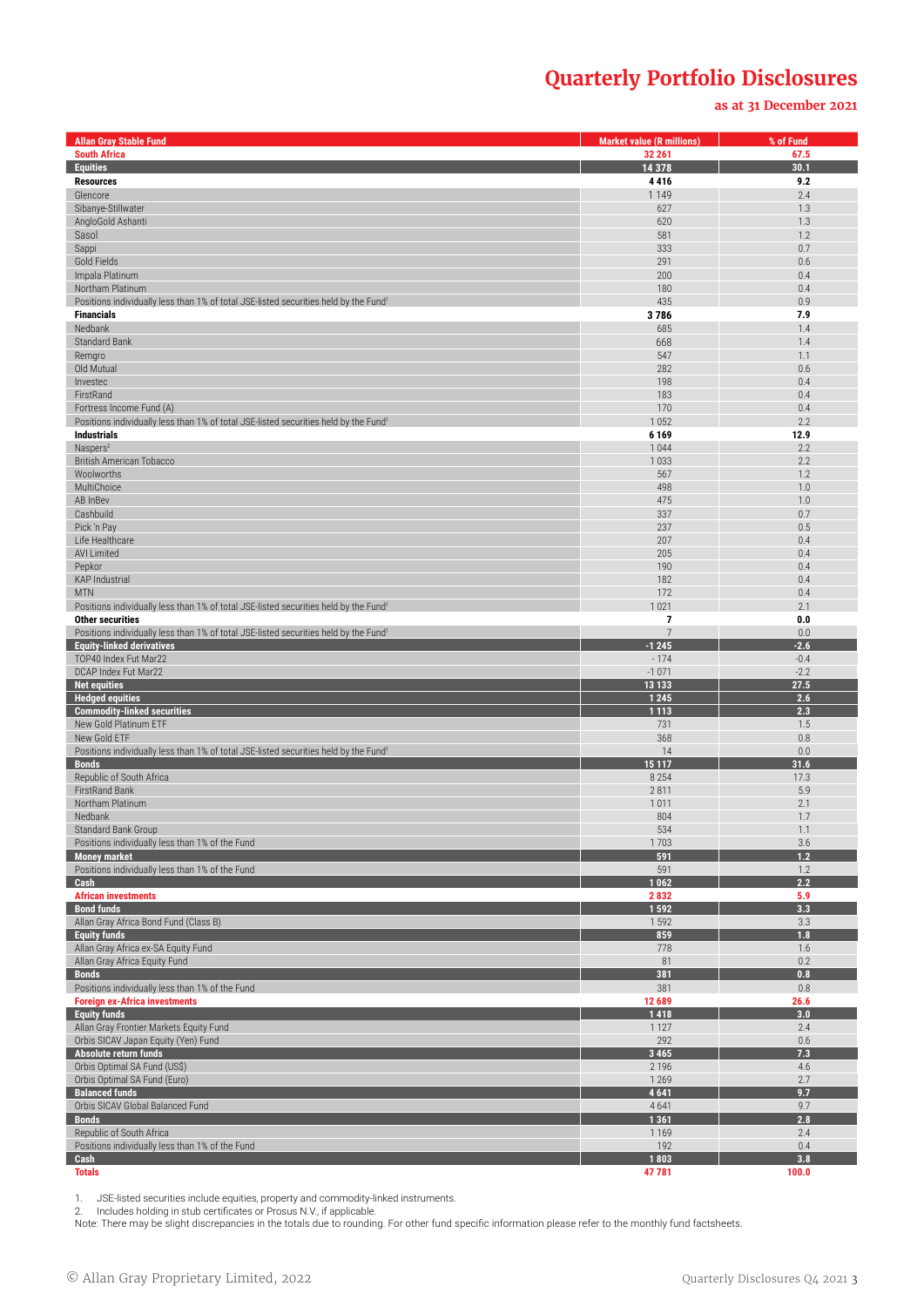**as at 31 December 2021**

| <b>Allan Gray Optimal Fund</b>                                                                   | <b>Market value (R millions)</b> | % of Fund |
|--------------------------------------------------------------------------------------------------|----------------------------------|-----------|
| <b>South Africa</b>                                                                              | 796                              | 100.0     |
| <b>Equities</b>                                                                                  | 693                              | 87.1      |
| <b>Resources</b>                                                                                 | 284                              | 35.7      |
| Glencore                                                                                         | 47                               | 5.9       |
| Sasol                                                                                            | 45                               | 5.7       |
| Sibanye-Stillwater                                                                               | 40                               | 5.0       |
| Impala Platinum                                                                                  | 35                               | 4.3       |
| AngloGold Ashanti                                                                                | 29                               | 3.7       |
| Anglo American Platinum                                                                          | 27                               | 3.4       |
| Gold Fields                                                                                      | 14                               | 1.7       |
| Sappi                                                                                            | 13                               | 1.6       |
| Pan African Resources                                                                            | 12                               | 1.5       |
| South32                                                                                          | $\overline{9}$                   | 1.2       |
| Positions individually less than 1% of total JSE-listed securities held by the Fund <sup>1</sup> | 14                               | 1.7       |
| <b>Financials</b>                                                                                | 181                              | 22.7      |
| <b>Standard Bank</b>                                                                             | 45                               | 5.7       |
| Nedbank                                                                                          | 34                               | 4.2       |
| FirstRand                                                                                        | 17                               | 2.1       |
| Hyprop Investments                                                                               | 14                               | 1.8       |
| Sanlam                                                                                           | 14                               | 1.7       |
| Remgro                                                                                           | 13                               | 1.6       |
| Old Mutual                                                                                       | 12                               | 1.5       |
| Ninety One                                                                                       | $\boldsymbol{8}$                 | 1.0       |
| Absa                                                                                             | $\boldsymbol{8}$                 | 1.0       |
| Positions individually less than 1% of total JSE-listed securities held by the Fund <sup>1</sup> | 17                               | 2.1       |
| <b>Industrials</b>                                                                               | 228                              | 28.6      |
| <b>MTN</b>                                                                                       | 53                               | 6.7       |
| Naspers <sup>2</sup>                                                                             | 46                               | 5.8       |
| British American Tobacco                                                                         | 24                               | 3.0       |
| Spar                                                                                             | 22                               | 2.8       |
| Woolworths                                                                                       | 12                               | 1.6       |
| OneLogix                                                                                         | 11                               | 1.4       |
| Cashbuild                                                                                        | 11                               | 1.3       |
| <b>KAP Industrial</b>                                                                            | 10                               | 1.3       |
| Life Healthcare                                                                                  | $\overline{9}$                   | 1.1       |
| Nampak                                                                                           | $\overline{9}$                   | 1.1       |
| Positions individually less than 1% of total JSE-listed securities held by the Fund <sup>1</sup> | 20                               | 2.5       |
| <b>Equity-linked derivatives</b>                                                                 | $-651$                           | $-81.7$   |
| TOP40 Index Fut Mar22                                                                            | $-224$                           | $-28.1$   |
| DCAP Index Fut Mar22                                                                             | $-427$                           | $-53.6$   |
| <b>Net equities</b>                                                                              | 43                               | 5.4       |
| <b>Hedged equities</b>                                                                           | 651                              | 81.7      |
| Cash                                                                                             | 103                              | 12.9      |
| <b>Totals</b>                                                                                    | 796                              | 100.0     |

1. JSE-listed securities include equities, property and commodity-linked instruments.

2. Includes holding in stub certificates or Prosus N.V., if applicable.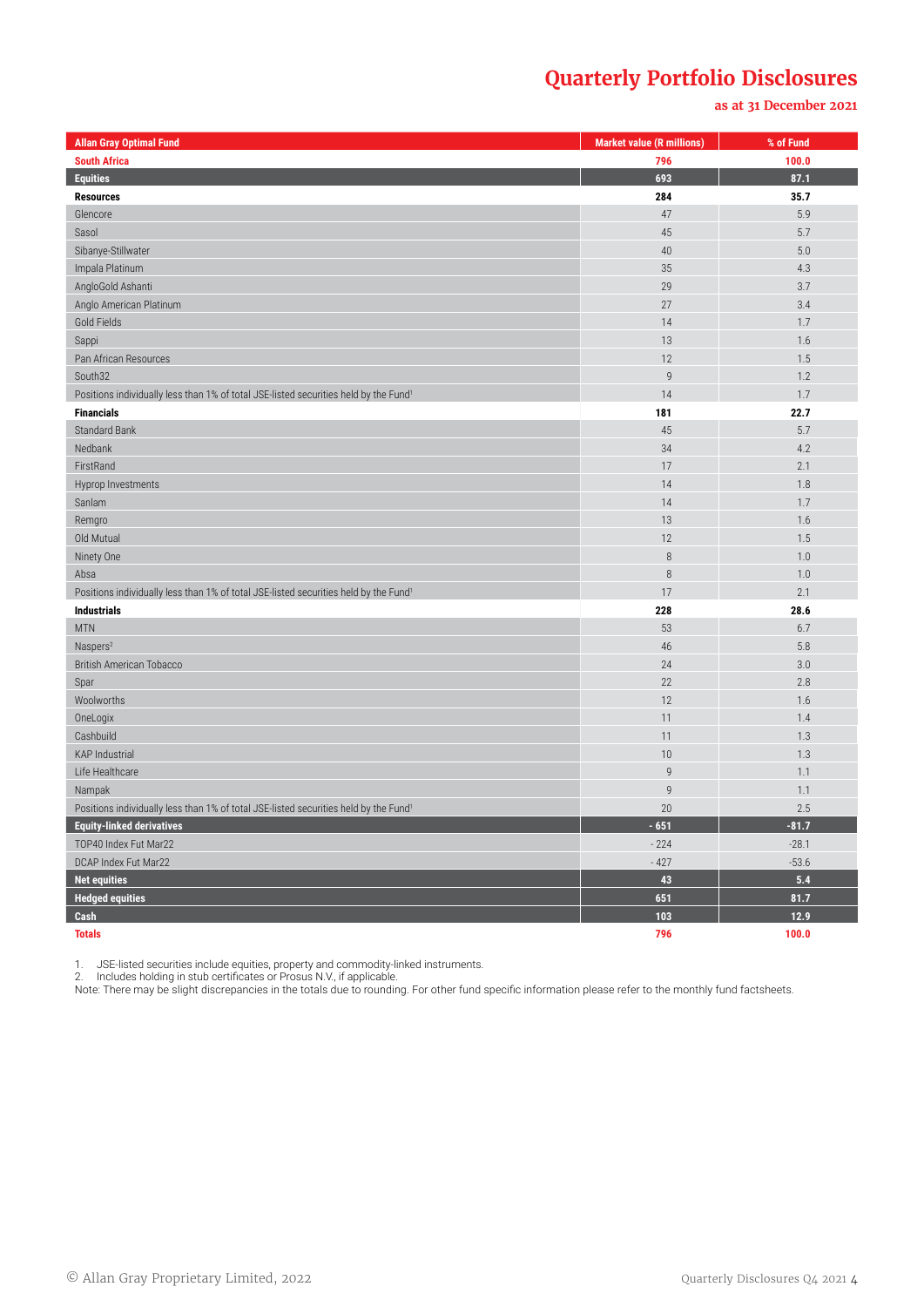#### **as at 31 December 2021**

| <b>Allan Gray Bond Fund</b>                     | <b>Market value (R millions)</b> | % of Fund |
|-------------------------------------------------|----------------------------------|-----------|
| <b>South Africa</b>                             | 6 2 6 2                          | 100.0     |
| <b>Bonds</b>                                    | 6019                             | 96.1      |
| <b>Governments</b>                              | 3 2 3 9                          | 51.7      |
| Republic of South Africa                        | 3 2 3 9                          | 51.7      |
| <b>Parastatals</b>                              | 923                              | 14.7      |
| Eskom                                           | 485                              | 7.7       |
| SANRAL                                          | 439                              | 7.0       |
| <b>Corporates</b>                               | 265                              | 4.2       |
| <b>MTN</b>                                      | 152                              | 2.4       |
| Northam Platinum                                | 109                              | 1.7       |
| Positions individually less than 1% of the Fund | $\overline{4}$                   | 0.1       |
| <b>Banks</b>                                    | 1592                             | 25.4      |
| <b>FirstRand Bank</b>                           | 705                              | 11.3      |
| Standard Bank (SA)                              | 473                              | 7.5       |
| Standard Bank Group                             | 156                              | 2.5       |
| Investec Bank                                   | 111                              | 1.8       |
| Positions individually less than 1% of the Fund | 148                              | 2.4       |
| <b>Money market</b>                             | 51                               | 0.8       |
| <b>Banks</b>                                    | 51                               | 0.8       |
| Positions individually less than 1% of the Fund | 51                               | 0.8       |
| Cash                                            | 193                              | 3.1       |
| <b>Totals</b>                                   | 6 2 6 2                          | 100.0     |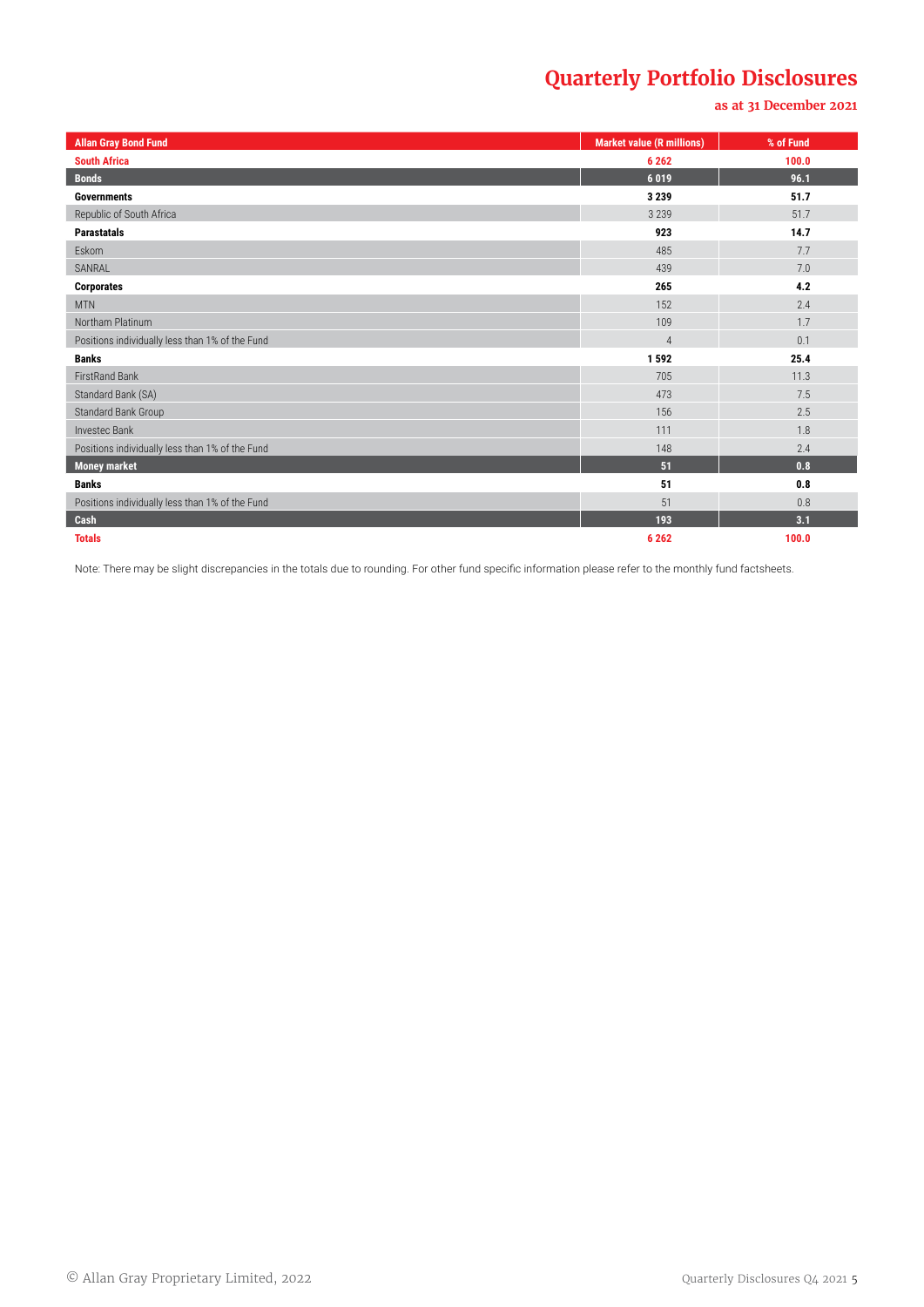#### **as at 31 December 2021**

| <b>Allan Gray Money Market Fund</b>             | <b>Market value (R millions)</b> | % of Fund |
|-------------------------------------------------|----------------------------------|-----------|
| <b>South Africa</b>                             | 23 480                           | 100.0     |
| <b>Bonds</b>                                    | 947                              | 4.0       |
| <b>Corporates</b>                               | 222                              | 0.9       |
| Positions individually less than 1% of the Fund | 222                              | 0.9       |
| <b>Banks</b>                                    | 724                              | 3.1       |
| FirstRand Bank                                  | 464                              | 2.0       |
| Positions individually less than 1% of the Fund | 261                              | 1.1       |
| <b>Money market</b>                             | 20 622                           | 87.8      |
| <b>Governments</b>                              | 7780                             | 33.1      |
| Republic of South Africa                        | 7780                             | 33.1      |
| Corporates                                      | 978                              | 4.2       |
| Pick 'n Pay                                     | 653                              | 2.8       |
| Sanlam                                          | 325                              | 1.4       |
| <b>Banks</b>                                    | 11863                            | 50.5      |
| Nedbank                                         | 3688                             | 15.7      |
| Absa Bank                                       | 2757                             | 11.7      |
| Standard Bank (SA)                              | 2 3 9 8                          | 10.2      |
| Investec Bank                                   | 2 3 4 1                          | 10.0      |
| FirstRand Bank                                  | 680                              | 2.9       |
| Cash                                            | 1912                             | 8.1       |
| <b>Totals</b>                                   | 23 480                           | 100.0     |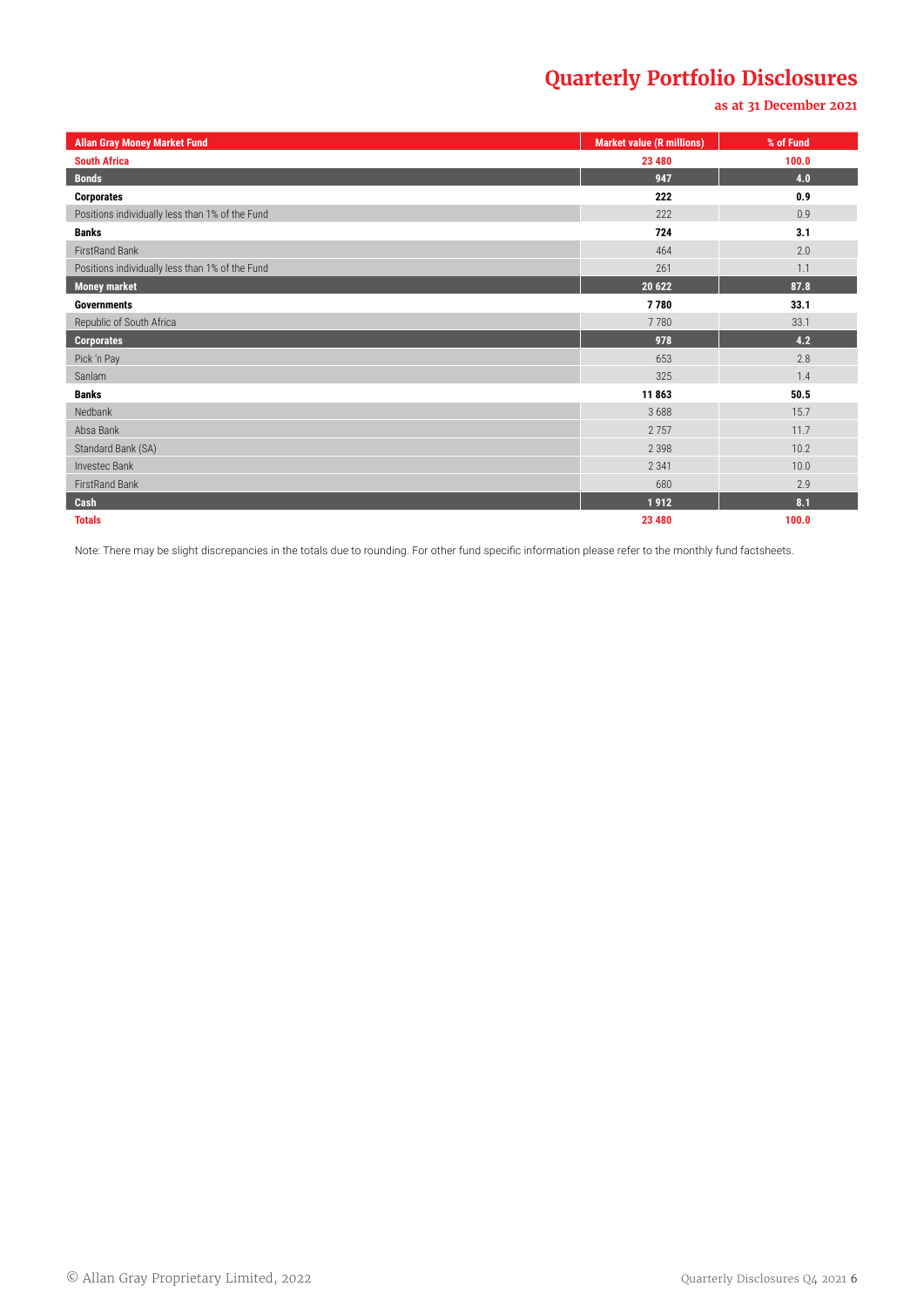**as at 31 December 2021**

| <b>Allan Gray-Orbis Global Equity Feeder Fund</b> | <b>Market value (R millions)</b> | % of Fund |
|---------------------------------------------------|----------------------------------|-----------|
| <b>South Africa</b>                               | 166                              | 0.6       |
| Cash                                              | 166                              | 0.6       |
| <b>Foreign Ex-Africa</b>                          | 26 4 95                          | 99.4      |
| <b>Equity funds</b>                               | 26 487                           | 99.3      |
| Orbis Global Equity Fund                          | 26 487                           | 99.3      |
| Cash                                              | п                                | 0.0       |
| <b>Totals</b>                                     | 26 661                           | 100.0     |

| Asset allocation <sup>1</sup>                            | <b>Total</b> | <b>North America</b> | <b>Europe and UK</b> | Japan | Asia ex-Japan | <b>Other</b> |
|----------------------------------------------------------|--------------|----------------------|----------------------|-------|---------------|--------------|
| Net equities                                             | 99.0         | 40.2                 | 26.8                 | 10.7  | 14.2          | 7.2          |
| Hedged equities                                          | 0.0          | 0.0                  | 0.0                  | 0.0   | 0.0           | 0.0          |
| Fixed interest                                           | 0.0          | 0.0                  | 0.0                  | 0.0   | 0.0           | 0.0          |
| Commodity-linked                                         | 0.0          | 0.0                  | 0.0                  | 0.0   | 0.0           | 0.0          |
| Net current assets                                       | 1.0          | 0.0                  | 0.0                  | 0.0   | 0.0           | 1.0          |
| <b>Total</b>                                             | 100.0        | 40.2                 | 26.8                 | 10.7  | 14.2          | 8.1          |
| <b>Currency exposure of the Orbis Global Equity Fund</b> |              |                      |                      |       |               |              |
| <b>Funds</b>                                             | 100.0        | 44.1                 | 28.0                 | 10.8  | 10.0          | 7.2          |
| Index <sup>2</sup>                                       | 100.0        | 67.0                 | 17.9                 | 6.7   | 5.1           | 3.3          |

| Top 10 shares in the Orbis Global Equity Fund | % of Fund |
|-----------------------------------------------|-----------|
| <b>British American Tobacco</b>               | 5.9       |
| <b>GXO Logistics</b>                          | 3.5       |
| XPO Logistics                                 | 3.4       |
| UnitedHealth Group                            | 3.2       |
| Naspers <sup>3</sup>                          | 3.2       |
| Anthem                                        | 3.0       |
| ING Groep                                     | 2.8       |
| Global Payments                               | 2.8       |
| FLEETCOR Technologies                         | 2.7       |
| Comcast                                       | 2.5       |
| Total (%)                                     | 33.0      |

1. This Fund invests solely into the Orbis Global Equity Fund.

2. FTSE World Index.

3. Includes holding in stub certificates or Prosus N.V., if applicable.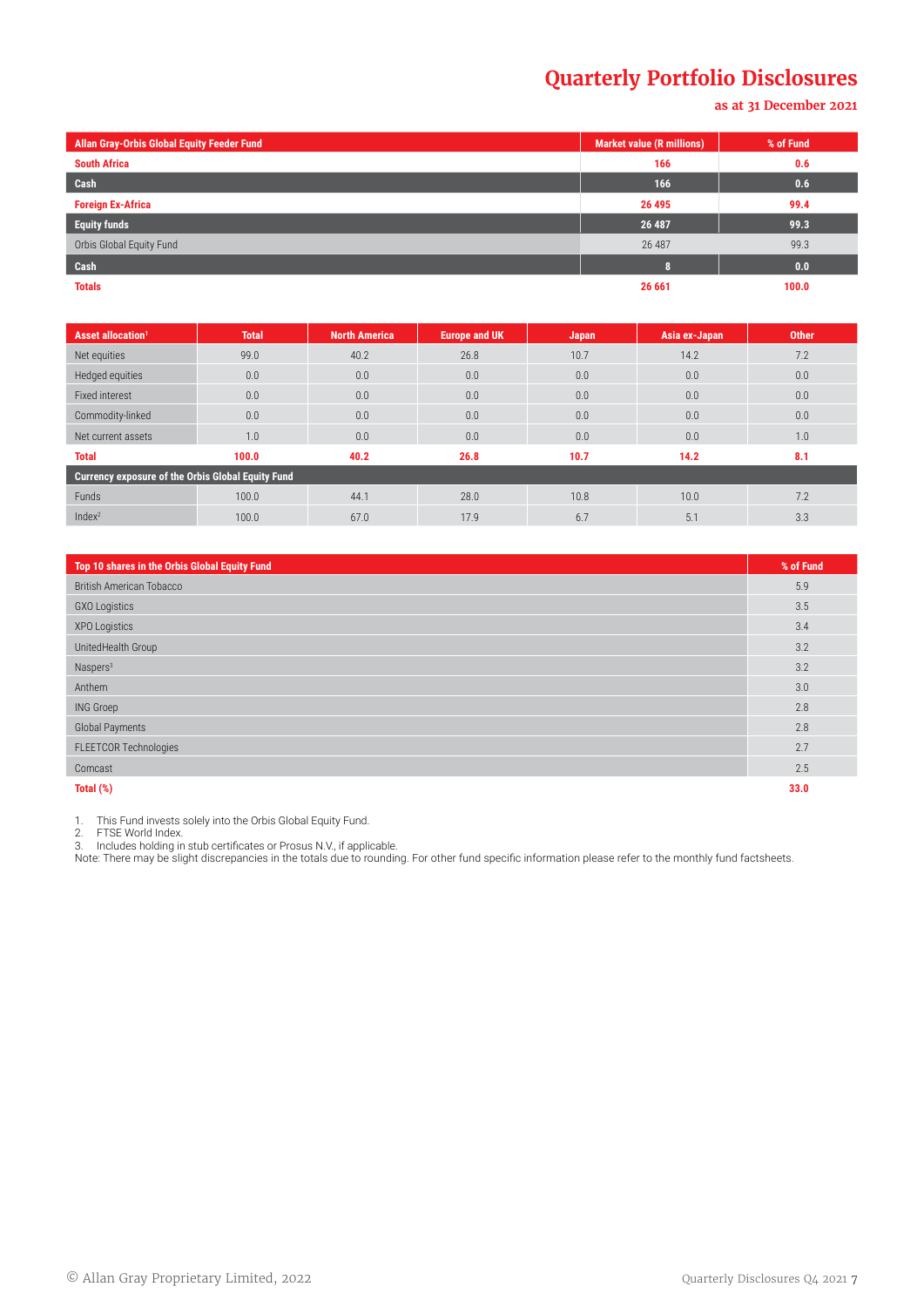**as at 31 December 2021**

| <b>Allan Gray-Orbis Global Balanced Feeder Fund</b> | <b>Market value (R millions)</b> | % of Fund |
|-----------------------------------------------------|----------------------------------|-----------|
| <b>South Africa</b>                                 | -67                              | 0.4       |
| Cash                                                | 67                               | 0.4       |
| <b>Foreign Ex-Africa</b>                            | 15 3 5 7                         | 99.6      |
| <b>Balanced funds</b>                               | 15 3 53                          | 99.5      |
| Orbis SICAV Global Balanced Fund                    | 15 3 5 3                         | 99.5      |
| Cash                                                |                                  | 0.0       |
| <b>Totals</b>                                       | 15 4 25                          | 100.0     |

| <b>Asset allocation</b>                                   | <b>Total</b> | <b>North America</b> | <b>Europe and UK</b> | <b>Japan</b> | Asia ex-Japan | <b>Other</b> |
|-----------------------------------------------------------|--------------|----------------------|----------------------|--------------|---------------|--------------|
| Net equities                                              | 62.0         | 15.4                 | 25.0                 | 8.6          | 10.4          | 2.5          |
| Hedged equities                                           | 19.8         | 9.9                  | 5.6                  | 1.3          | 1.5           | 1.5          |
| Fixed interest                                            | 11.5         | 8.8                  | 0.5                  | 0.1          | 0.3           | 1.8          |
| Commodity-linked                                          | 6.7          | 0.0                  | 0.0                  | 0.0          | 0.0           | 6.7          |
| Net current assets                                        | 0.0          | 0.0                  | 0.0                  | 0.0          | 0.0           | 0.0          |
| <b>Total</b>                                              | 100.0        | 34.1                 | 31.1                 | 10.0         | 12.2          | 12.6         |
| Currency exposure of the Orbis SICAV Global Balanced Fund |              |                      |                      |              |               |              |
| Funds                                                     | 100.0        | 37.2                 | 36.1                 | 13.4         | 10.3          | 3.1          |
| Index <sup>1</sup>                                        | 100.0        | 62.8                 | 23.4                 | 11.1         | 0.7           | 2.0          |

| Top 10 holdings in the Orbis SICAV Global Balanced Fund | % of Fund |
|---------------------------------------------------------|-----------|
| SPDR <sup>®</sup> Gold Trust                            | 6.7       |
| Samsung Electronics                                     | 5.9       |
| <b>BP</b>                                               | 3.0       |
| Royal Dutch Shell                                       | 2.7       |
| Taiwan Semiconductor Mfg.                               | 2.5       |
| Drax Group                                              | 2.4       |
| UnitedHealth Group                                      | 2.3       |
| Schlumberger                                            | 2.2       |
| ING Groep                                               | 2.0       |
| Mitsubishi                                              | 1.9       |
| Total (%)                                               | 31.6      |

1. 60% MSCI World Index and 40% JP Morgan GBI Global Index.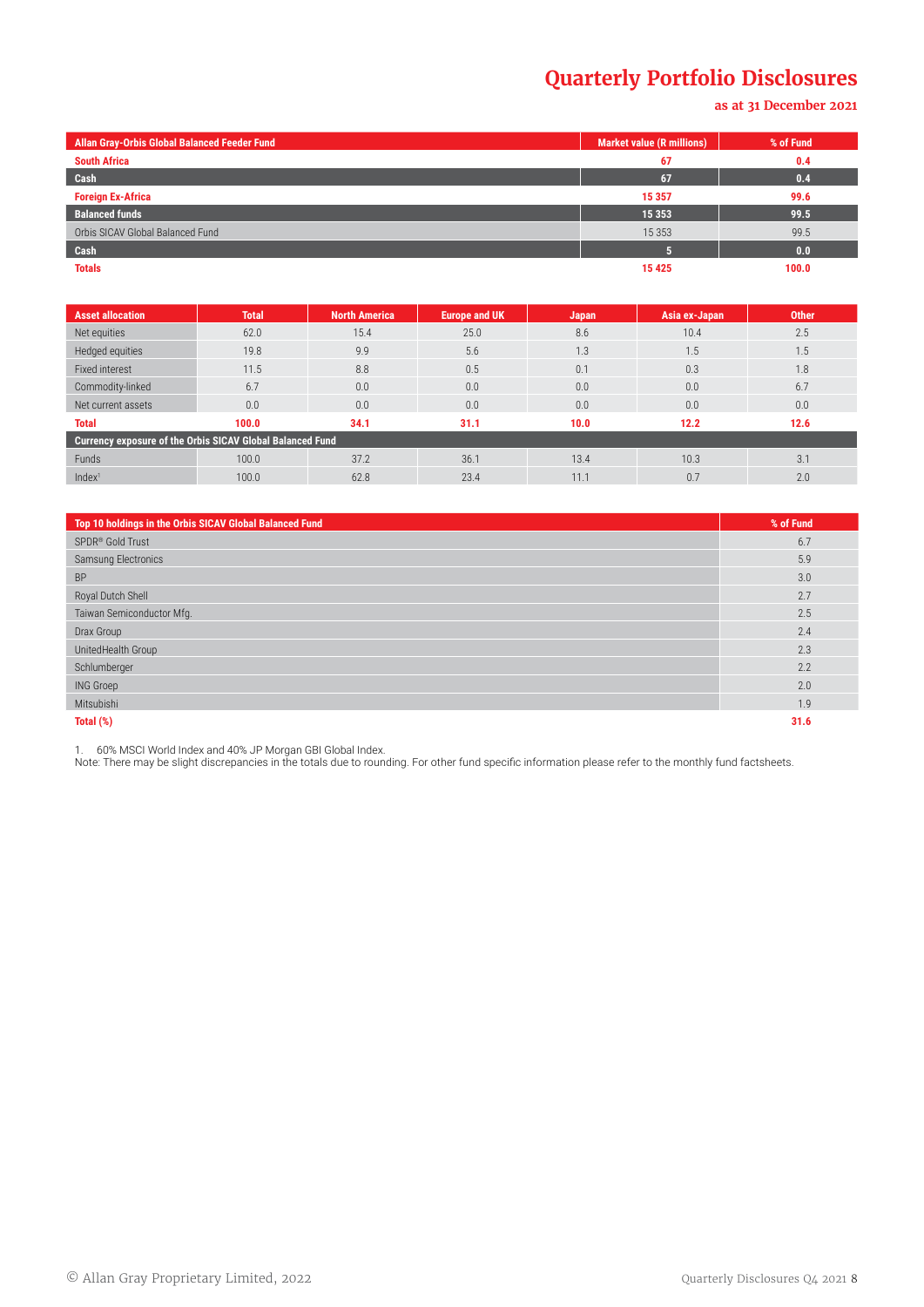**as at 31 December 2021**

| Allan Gray-Orbis Global Optimal Fund of Funds | <b>Market value (R millions)</b> | % of Fund |
|-----------------------------------------------|----------------------------------|-----------|
| <b>South Africa</b>                           | ь                                | 0.5       |
| Cash                                          |                                  | 0.5       |
| <b>Foreign Ex-Africa</b>                      | 926                              | 99.5      |
| Absolute return funds                         | 926                              | 99.5      |
| Orbis Optimal SA Fund (US\$)                  | 588                              | 63.2      |
| Orbis Optimal SA Fund (Euro)                  | 338                              | 36.3      |
| Cash                                          |                                  | 0.0       |
| <b>Totals</b>                                 | 931                              | 100.0     |

| <b>Asset allocation</b>                     | <b>Total</b> | <b>North America</b> | Europe and UK ' | Japan | Asia ex-Japan | <b>Other</b> |
|---------------------------------------------|--------------|----------------------|-----------------|-------|---------------|--------------|
| Net equities                                | 5.5          | $-1.4$               | 2.3             | 2.2   | 2.4           | 0.0          |
| Hedged equities                             | 83.9         | 27.0                 | 22.2            | 15.1  | 14.9          | 4.7          |
| Fixed interest                              | 0.0          | 0.0                  | 0.0             | 0.0   | 0.0           | 0.0          |
| Commodity-linked                            | 0.0          | 0.0                  | 0.0             | 0.0   | 0.0           | 0.0          |
| Net current assets                          | 10.6         | 0.0                  | 0.0             | 0.0   | 0.0           | 10.6         |
| <b>Total</b>                                | 100.0        | 25.7                 | 24.5            | 17.2  | 17.3          | 15.3         |
| <b>Currency exposure of the Orbis funds</b> |              |                      |                 |       |               |              |
| Funds                                       | 100.0        | 57.3                 | 36.2            | 0.2   | 6.3           | 0.0          |

| Top 10 shares in aggregate in underlying Orbis funds | % of Fund |
|------------------------------------------------------|-----------|
| British American Tobacco                             | 4.4       |
| UnitedHealth Group                                   | 4.2       |
| Drax Group                                           | 3.6       |
| Mitsubishi                                           | 3.0       |
| Woodside Petroleum                                   | 2.9       |
| NetEase                                              | 2.5       |
| Korea Investment Holdings                            | 2.1       |
| Olam International                                   | 2.0       |
| Sberbank of Russia                                   | 2.0       |
| <b>KB Financial Group</b>                            | 2.0       |
| Total (%)                                            | 28.6      |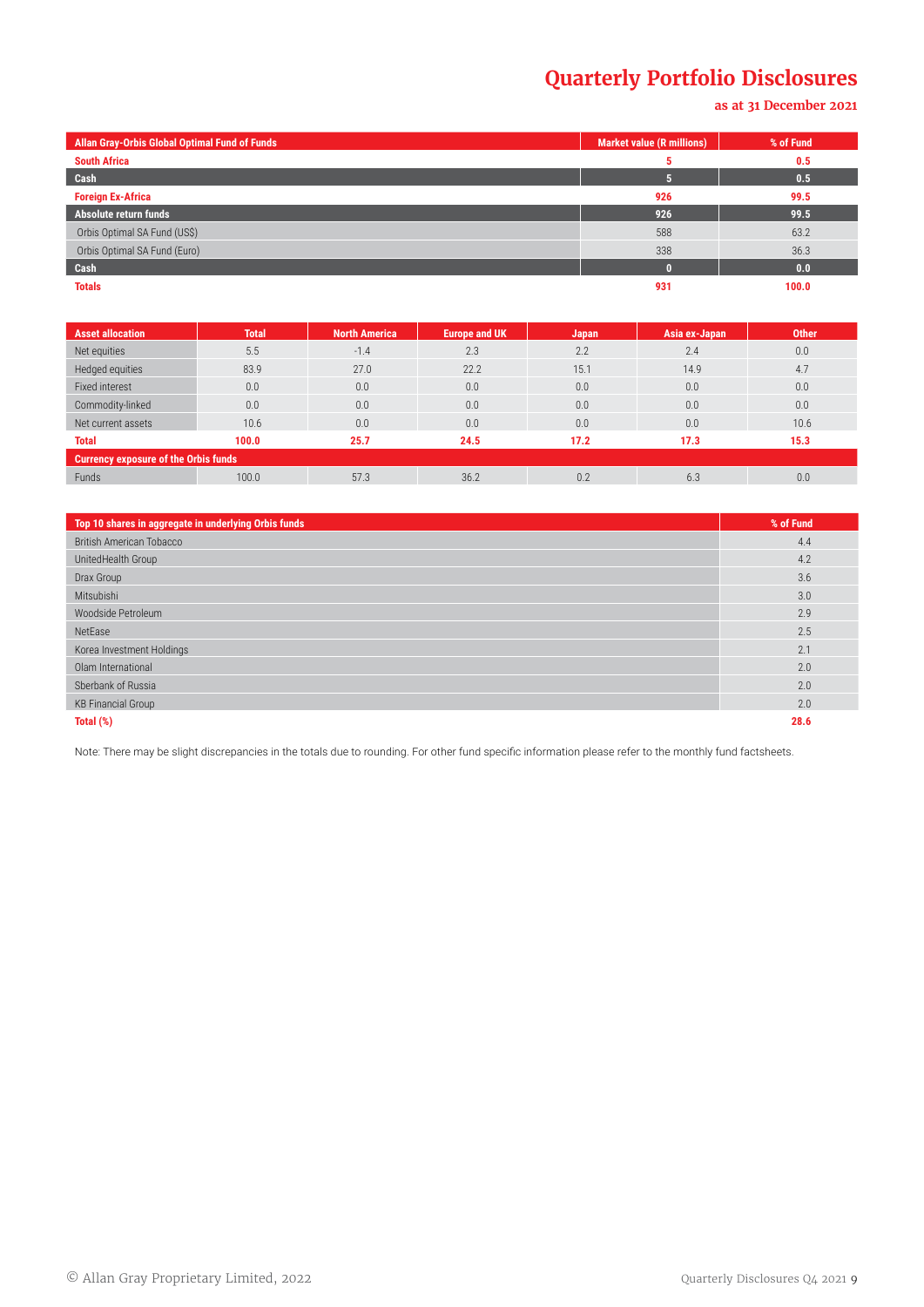**as at 31 December 2021**

| <b>Allan Gray Tax-Free Balanced Fund</b>                                                         | <b>Market value (R millions)</b> | % of Fund      |
|--------------------------------------------------------------------------------------------------|----------------------------------|----------------|
| <b>South Africa</b>                                                                              | 1 2 0 6                          | 69.2           |
| <b>Equities</b>                                                                                  | 920                              | 52.8           |
| <b>Resources</b>                                                                                 | 257                              | 14.8           |
| Glencore                                                                                         | 80                               | 4.6            |
| Sasol<br>Sibanye-Stillwater                                                                      | 37<br>32                         | 2.1<br>1.8     |
| AngloGold Ashanti                                                                                | 19                               | 1.1            |
| Impala Platinum                                                                                  | 18                               | 1.0            |
| Northam Platinum                                                                                 | 15                               | 0.9            |
| Gold Fields                                                                                      | 14                               | 0.8            |
| Sappi                                                                                            | 13                               | 0.8            |
| Positions individually less than 1% of total JSE-listed securities held by the Fund <sup>1</sup> | 29                               | 1.7            |
| <b>Financials</b>                                                                                | 270                              | 15.5           |
| Nedbank                                                                                          | 38                               | 2.2            |
| <b>Standard Bank</b>                                                                             | 36                               | 2.1            |
| Remgro                                                                                           | 35                               | 2.0            |
| Old Mutual                                                                                       | 27                               | 1.5            |
| FirstRand<br>Reinet                                                                              | 25<br>18                         | 1.5<br>1.0     |
| Investec                                                                                         | 14                               | 0.8            |
| Ninety One                                                                                       | 13                               | 0.7            |
| Rand Merchant Investment <sup>2</sup>                                                            | 11                               | 0.6            |
| Positions individually less than 1% of total JSE-listed securities held by the Fund <sup>1</sup> | 53                               | 3.0            |
| <b>Industrials</b>                                                                               | 394                              | 22.6           |
| Naspers <sup>2</sup>                                                                             | 92                               | 5.3            |
| <b>British American Tobacco</b>                                                                  | 91                               | 5.2            |
| Woolworths                                                                                       | 40                               | 2.3            |
| AB InBev                                                                                         | 35                               | 2.0            |
| Life Healthcare                                                                                  | 19                               | 1.1            |
| MultiChoice                                                                                      | 15                               | 0.9            |
| Positions individually less than 1% of total JSE-listed securities held by the Fund              | 100                              | 5.7            |
| <b>Equity-linked derivatives</b>                                                                 | $-30$                            | $-1.7$         |
| DCAP Index Fut Mar22                                                                             | $-13$                            | $-0.8$         |
| TOP40 Index Fut Mar22                                                                            | $-17$                            | $-1.0$<br>51.1 |
| <b>Net equities</b><br><b>Hedged equities</b>                                                    | 890<br>30                        | 1.7            |
| <b>Commodity-linked securities</b>                                                               | 41                               | 2.4            |
| New Gold Platinum ETF                                                                            | 20                               | 1.2            |
| New Gold ETF                                                                                     | 10                               | 0.6            |
| Positions individually less than 1% of total JSE-listed securities held by the Fund <sup>1</sup> | 11                               | 0.6            |
| <b>Bonds</b>                                                                                     | 184                              | 10.6           |
| Republic of South Africa                                                                         | 132                              | 7.6            |
| Positions individually less than 1% of the Fund                                                  | 53                               | 3.0            |
| <b>Money market</b>                                                                              | $6\overline{6}$                  | 0.3            |
| Positions individually less than 1% of the Fund                                                  | 6<br>54                          | 0.3            |
| Cash<br><b>African investments</b>                                                               | 67                               | 3.1<br>3.8     |
| <b>Bond funds</b>                                                                                | 33                               | 1.9            |
| Allan Gray Africa Bond Fund (Class B)                                                            | 33                               | $1.9$          |
| <b>Equity funds</b>                                                                              | 34                               | 1.9            |
| Allan Gray Africa ex-SA Equity Fund                                                              | 31                               | 1.8            |
| Allan Gray Africa Equity Fund                                                                    | 3                                | 0.2            |
| <b>Foreign ex-Africa investments</b>                                                             | 470                              | 27.0           |
| <b>Equity funds</b>                                                                              | 219                              | 12.6           |
| Allan Gray Frontier Markets Equity Fund                                                          | 71                               | 4.1            |
| Orbis SICAV Global Equity Fund                                                                   | 55                               | 3.2            |
| Orbis SICAV International Equity Fund, Fixed Fee Class                                           | 41                               | 2.3            |
| Orbis SICAV Emerging Markets Equity Fund                                                         | 31                               | 1.8            |
| Orbis SICAV Japan Equity (Yen) Fund                                                              | 22<br>53                         | 1.3<br>3.0     |
| <b>Absolute return funds</b>                                                                     | 33                               | 1.9            |
| Orbis Optimal SA Fund (US\$)<br>Orbis Optimal SA Fund (Euro)                                     | 20                               | 1.1            |
| <b>Balanced funds</b>                                                                            | 181                              | 10.4           |
| Orbis SICAV Global Balanced Fund                                                                 | 181                              | 10.4           |
| <b>Bonds</b>                                                                                     | 11                               | 0.6            |
| Positions individually less than 1% of the Fund                                                  | 11                               | 0.6            |
| Cash                                                                                             | 6                                | 0.3            |
| <b>Totals</b>                                                                                    | 1742                             | 100.0          |

1. JSE-listed securities include equities, property and commodity-linked instruments.

2. Includes holding in stub certificates or Prosus N.V., if applicable.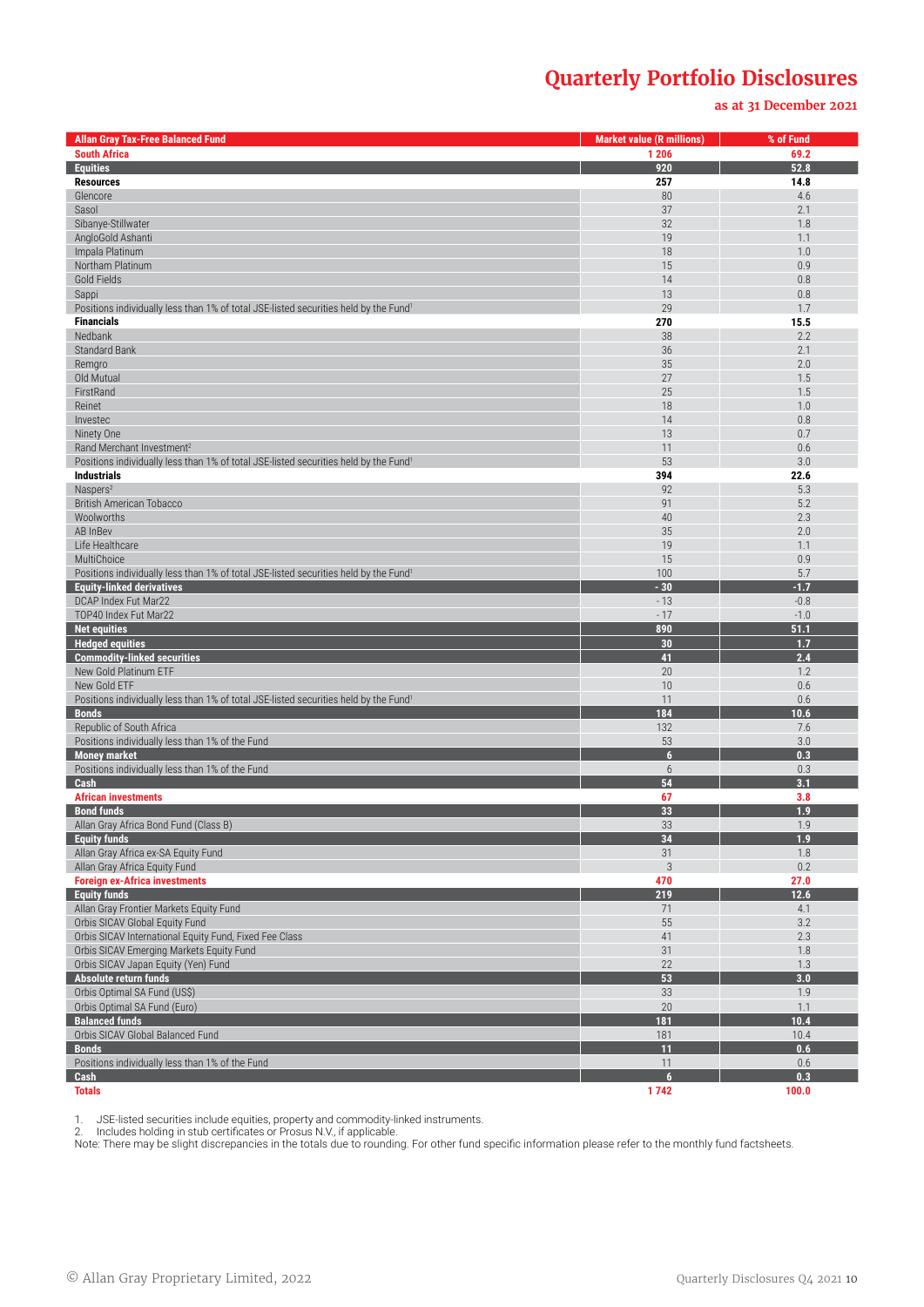#### **as at 31 December 2021**

| <b>Allan Gray SA Equity Fund</b>                                                                 | <b>Market value (R millions)</b> | % of Fund |
|--------------------------------------------------------------------------------------------------|----------------------------------|-----------|
| <b>South Africa</b>                                                                              | 3899                             | 100.0     |
| <b>Equities</b>                                                                                  | 3860                             | 99.0      |
| <b>Resources</b>                                                                                 | 1050                             | 26.9      |
| Glencore                                                                                         | 302                              | 7.7       |
| Sasol                                                                                            | 124                              | 3.2       |
| Sibanye-Stillwater                                                                               | 114                              | 2.9       |
| Impala Platinum                                                                                  | 91                               | 2.3       |
| Northam Platinum                                                                                 | 85                               | 2.2       |
| Sappi                                                                                            | 65                               | 1.7       |
| AngloGold Ashanti                                                                                | 64                               | 1.6       |
| Gold Fields                                                                                      | 59                               | 1.5       |
| Pan African Resources                                                                            | 40                               | 1.0       |
| Positions individually less than 1% of total JSE-listed securities held by the Fund <sup>1</sup> | 107                              | 2.7       |
| <b>Financials</b>                                                                                | 1 1 3 3                          | 29.1      |
| <b>Standard Bank</b>                                                                             | 152                              | 3.9       |
| Nedbank                                                                                          | 135                              | 3.5       |
| Remgro                                                                                           | 133                              | 3.4       |
| Old Mutual                                                                                       | 103                              | 2.6       |
| FirstRand                                                                                        | 100                              | 2.6       |
| Reinet                                                                                           | 96                               | 2.5       |
| Investec                                                                                         | 63                               | 1.6       |
| Ninety One                                                                                       | 57                               | 1.5       |
| Rand Merchant Investment <sup>2</sup>                                                            | 46                               | 1.2       |
| Positions individually less than 1% of total JSE-listed securities held by the Fund <sup>1</sup> | 249                              | 6.4       |
| <b>Industrials</b>                                                                               | 1677                             | 43.0      |
| Naspers <sup>2</sup>                                                                             | 352                              | 9.0       |
| <b>British American Tobacco</b>                                                                  | 326                              | 8.4       |
| Woolworths                                                                                       | 158                              | 4.0       |
| AB InBev                                                                                         | 141                              | 3.6       |
| Life Healthcare                                                                                  | 96                               | 2.5       |
| MultiChoice                                                                                      | 56                               | 1.4       |
| Super Group                                                                                      | 47                               | 1.2       |
| <b>Tiger Brands</b>                                                                              | 46                               | 1.2       |
| <b>KAP Industrial</b>                                                                            | 43                               | 1.1       |
| Positions individually less than 1% of total JSE-listed securities held by the Fund <sup>1</sup> | 413                              | 10.6      |
| <b>Bonds</b>                                                                                     | $\overline{4}$                   | 0.1       |
| Positions individually less than 1% of total JSE-listed securities held by the Fund <sup>1</sup> | $\overline{4}$                   | 0.1       |
| Cash                                                                                             | 35                               | 0.9       |
| <b>Totals</b>                                                                                    | 3899                             | 100.0     |

1. JSE-listed securities include equities, property and commodity-linked instruments.

2. Includes holding in stub certificates or Prosus N.V., if applicable.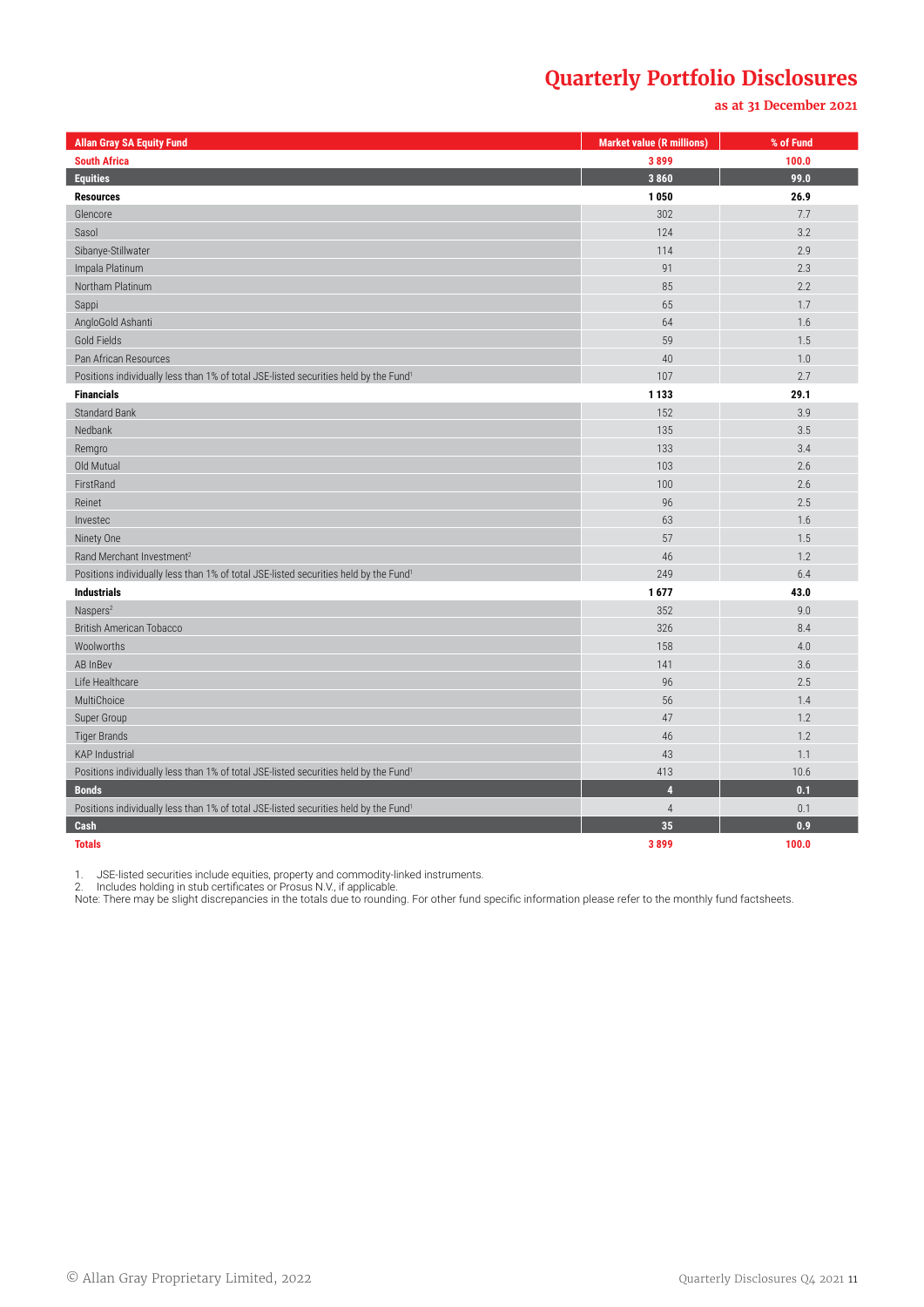**as at 31 December 2021**

### **Notes for consideration**

#### **Management Company**

Allan Gray Unit Trust Management (RF) (Pty) Ltd (the "Management Company") is registered as a management company under the Collective Investment Schemes Control Act 45 of 2002, in terms of which it operates unit trust portfolios under the Allan Gray Unit Trust Scheme, and is supervised by the Financial Sector Conduct Authority (FSCA). The Management Company is incorporated under the laws of South Africa and has been approved by the regulatory authority of Botswana to market its unit trusts in Botswana, however, it is not supervised or licensed in Botswana. Allan Gray (Pty) Ltd (the "Investment Manager"), an authorised financial services provider, is the appointed investment manager of the Management Company and is a member of the Association for Savings & Investment South Africa (ASISA).

The trustee/custodian of the Allan Gray Unit Trust Scheme is Rand Merchant Bank, a division of FirstRand Bank Limited. The trustee/custodian can be contacted at RMB Custody and Trustee Services: Tel: +27 (0)87 736 1732 or www.rmb.co.za.

#### **Performance**

Collective investment schemes in securities (unit trusts or funds) are generally medium- to long-term investments. The value of units may go down as well as up and past performance is not necessarily a guide to future performance. Movements in exchange rates may also cause the value of underlying international investments to go up or down. The Management Company does not provide any guarantee regarding the capital or the performance of the Fund. Performance figures are provided by the Investment Manager and are for lump sum investments with income distributions reinvested. Actual investor performance may differ as a result of the investment date, the date of reinvestment and dividend withholding tax. Certain unit trusts have more than one class of units and these are subject to different fees and charges. Unit trust prices are calculated on a net asset value basis, which is the total market value of all assets in the Fund including any income accruals and less any permissible deductions from the Fund, divided by the number of units in issue. Forward pricing is used and fund valuations take place at approximately 16:00 each business day. Purchase and redemption requests must be received by the Management Company by 11:00 each business day for the Allan Gray Money Market Fund, and by 14:00 each business day for any other Allan Gray unit trust to receive that day's price. Unit trust prices are available daily on www.allangray.co.za. Permissible deductions may include management fees, brokerage, securities transfer tax, auditor's fees, bank charges and trustee fees. A schedule of fees, charges and maximum commissions is available on request from the Management Company.

#### **Benchmarks**

#### FTSE/JSE All Share Index

The FTSE/JSE All Share Index is calculated by FTSE International Limited ("FTSE") in conjunction with the JSE Limited ("JSE") in accordance with standard criteria. The FTSE/JSE All Share Index is the proprietary information of FTSE and the JSE. All copyright subsisting in the FTSE/ JSE All Share Index values and constituent lists vests in FTSE and the JSE jointly. All their rights are reserved.

#### FTSE Russell Index

Source: London Stock Exchange Group plc and its group undertakings (collectively, the "LSE Group"). © LSE Group 2022. FTSE Russell is a trading name of certain of the LSE Group companies. "FTSE®" "Russell®", "FTSE Russell®", is/are a trade mark(s) of the relevant LSE Group companies and is/are used by any other LSE Group company under license. All rights in the FTSE Russell indexes or data vest in the relevant LSE Group company which owns the index or the data. Neither LSE Group nor its licensors accept any liability for any errors or omissions in the indexes or data and no party may rely on any indexes or data contained in this communication. No further distribution of data from the LSE Group is permitted without the relevant LSE Group company's express written consent. The LSE Group does not promote, sponsor or endorse the content of this communication.

#### J.P. Morgan Index

Information has been obtained from sources believed to be reliable but J.P. Morgan does not warrant its completeness or accuracy. The Index is used with permission. The Index may not be copied, used, or distributed without J.P. Morgan's prior written approval. Copyright 2022, J.P. Morgan Chase & Co. All rights reserved.

#### MSCI Index

Source: MSCI. MSCI makes no express or implied warranties or representations and shall have no liability whatsoever with respect to any MSCI data contained herein. The MSCI data may not be further redistributed or used as a basis for other indexes or any securities or financial products. This report is not approved, endorsed, reviewed or produced by MSCI. None of the MSCI data is intended to constitute investment advice or a recommendation to make (or refrain from making) any kind of investment decision and may not be relied on as such.